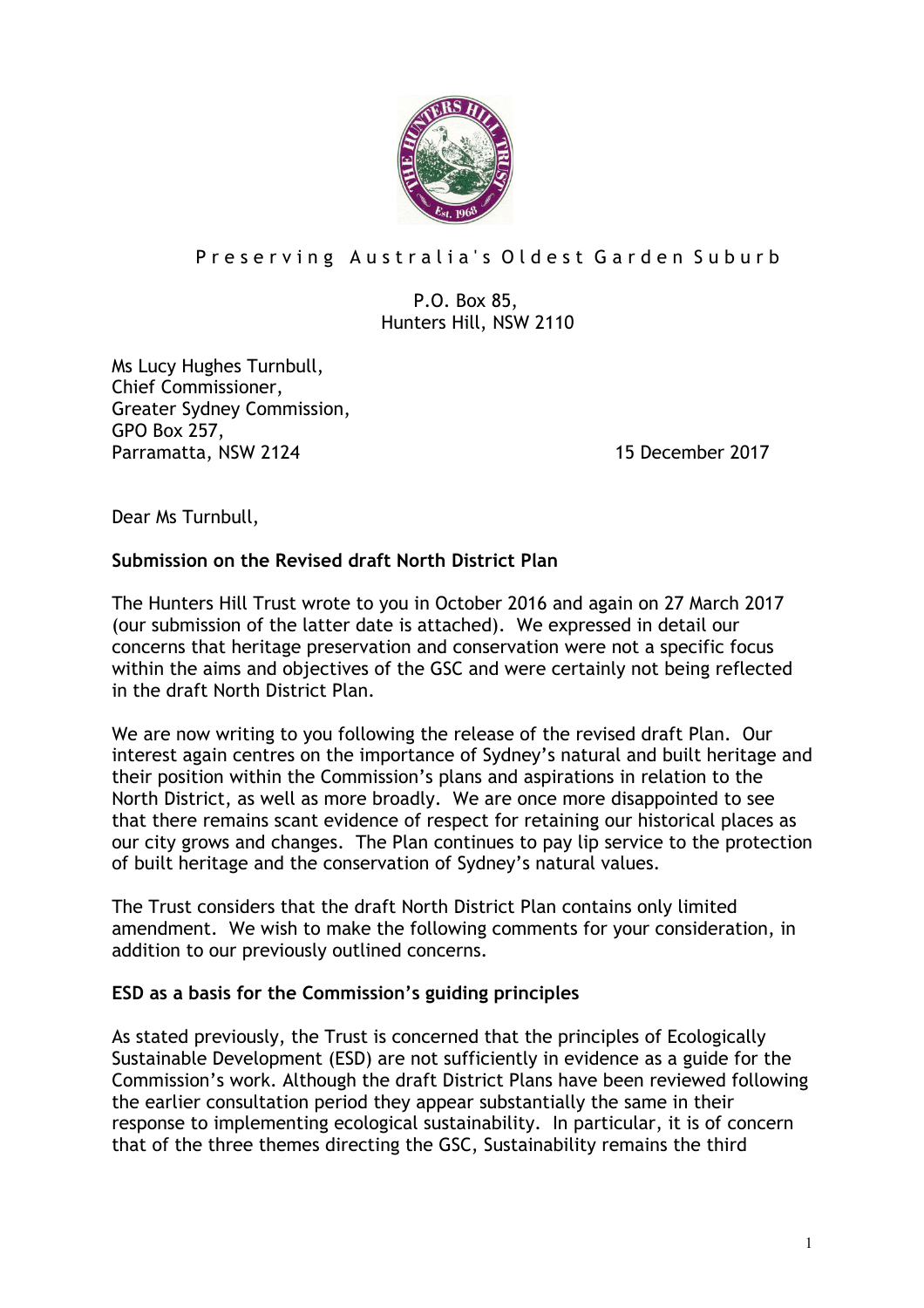consideration after Productivity and Liveability have been detailed in the documents.

No-one denies that a sound economic base and infrastructure are essential but without the foundation of a healthy environment and a cohesive community a city cannot grow to be the best it can be. Sustainability must be of prime concern rather than appearing an add-on. In particular, mitigation against the impending impacts of climate change is not given enough prominence in a Plan that determines the viability of an ever-expanding city such as Sydney.

The Trust continues to question why the GSC does not examine the assumption of population increase as the major driver of Sydney's future. We also ask how the exceedingly rapid rate of this growth can occur successfully without adequate oversight - and the lack of a planning system that takes social and environmental imperatives into account equally with economics - another major principle of ESD.

## **Rate of growth**

The rate of development across our suburbs has continued at a disturbing pace since the commencement of the Greater Sydney Commission. The system favours developers. They march on with very little impediment to their progress while communities are disempowered. The draft amendment to *A Plan for Growing Sydney* (November 2016) states that by 2036 the city will "accommodate 1,740,400 million additional people and more than 725,000 new homes". The North District will take up 11% of that total growth.

Since the GSC has not revised these figures downwards, we must assume the Commission accepts that this rate of development will continue. This is in spite of the clear concerns of so many suburban residents about the current high density policy which is altering the skyline, causing congested roads and reducing quality of life. Nature and heritage are already at great risk across the metropolitan region, as described in previous submissions, and this can only increase.

The Trust would hope that the Commission can use its influence with the State and Federal governments to question the high level of annual population increase and the consequent over-development that will inevitably result in a lack of capacity to sustain the beneficial characteristics of our major cities.

## **Quality of development**

The Trust is particularly concerned with the high rise development currently being built along Victoria Road, Gladesville, most of it very poorly designed and located without setback along this constantly congested arterial road. This is surely the least healthy environment for housing and yet there is more to come. Recently a new childcare enterprise has been situated directly next to this polluted main road. This represents faulty decision-making.

A massive over-development of the Gladesville Shopping Village has been proposed for some years now and has received pre-Gateway "strategic merit" to proceed to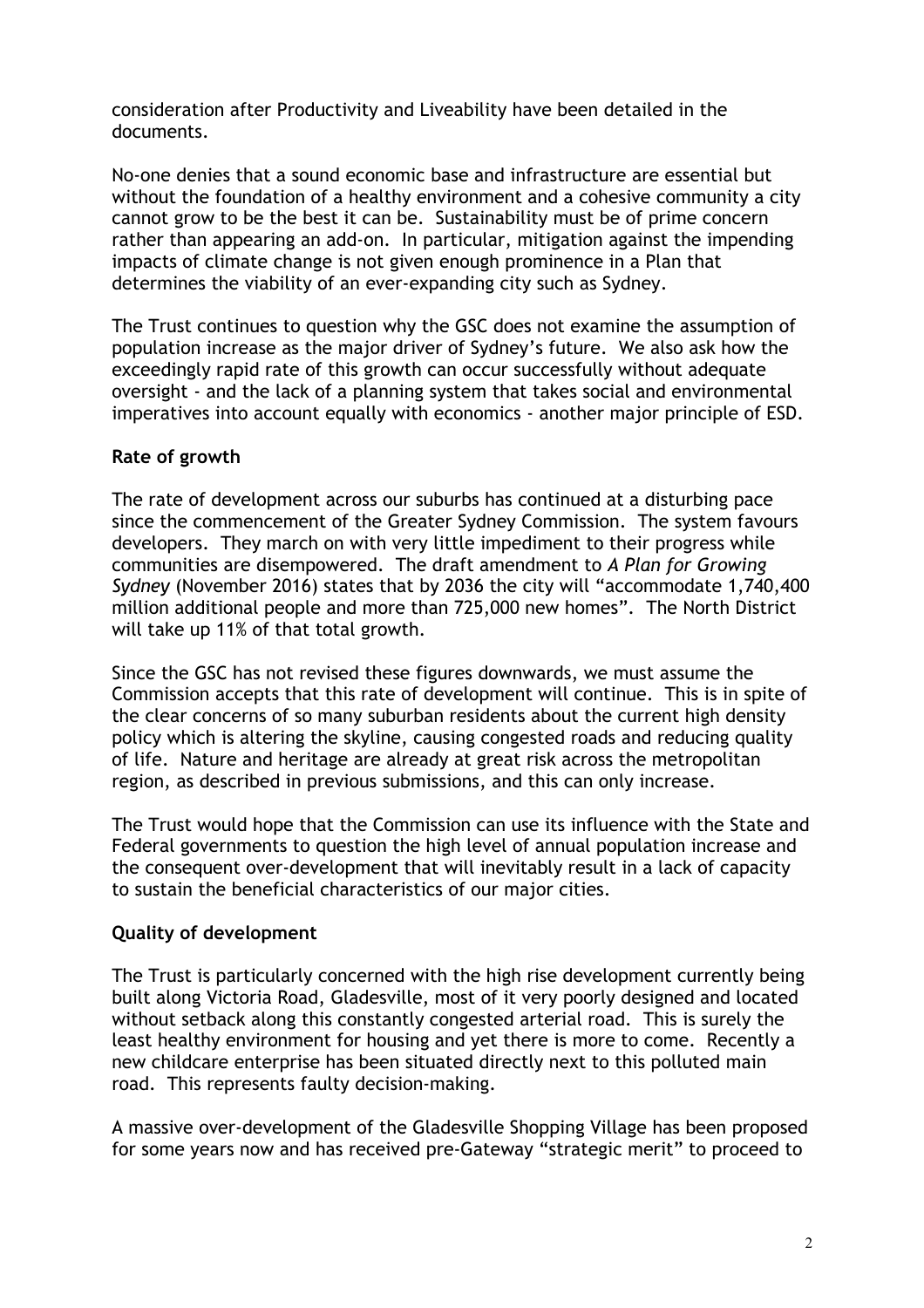the next stage. This is in spite of greatly exceeding the controls set down in Hunter's Hill's Local Environment Plan and having major local opposition.

How this mode of profit-driven development is likely to improve is not clear to the Trust. Along with heritage protection, the conservation of the existing character and the social amenity of local areas, quality of life must equally be an essential consideration in planning for our suburbs.

The further loss of garden space and enjoyment of outdoor living is clearly being signalled by the changes occurring. While the District Plans speak to a lifestyle where communities and amenities are linked by walking paths and bike tracks, this seems to largely contradict what we see happening around us. Well functioning neighbourhoods are harder to sustain in a high density residential environment.

### **Protecting our natural heritage**

While the Green Grid is now a more developed concept, the associated documents are replete with motherhood statements that provide little confidence that the quality and extent of our public open space will remain. In particular, we are concerned for our bushland heritage which gives Sydney its extraordinary character as a global city capable of supporting and valuing indigenous culture, native wildlife and biodiversity at its core.

So many of the much-loved bushland remnants were saved by the actions of local residents and remain in the care of volunteers to ensure their viability. Sadly, the fight goes on to protect this precious irreplaceable heritage from encroachment and insensitive development.

The Green Grid usefully provides mapping of the open space currently available for public recreation as well as that required for nature's intrinsic needs. However, with the high population projections and rising rates of visitation the danger is that recreational and tourism demands will be given priority to the detriment of natural places, the urban forest, wildlife habitat corridors and heritage-listed parklands. Sydney's unique character will become further diminished.

### **Conclusion**

The Trust had hoped for amendments to the North District Plan that address our concerns, as previously outlined. The following are briefly reiterated:

1. Strategies to implement the principles of Ecologically Sustainable Development need to be clearly specified throughout the District Plans and be evident in the work of the Greater Sydney Commission;

2. The required planning for climate change mitigation to provide sustainability for the Sydney region must be given far greater priority in the Plans;

3. Heritage items and Heritage Conservation Areas need to be identified, protected from demolition and/or inappropriate development and require a